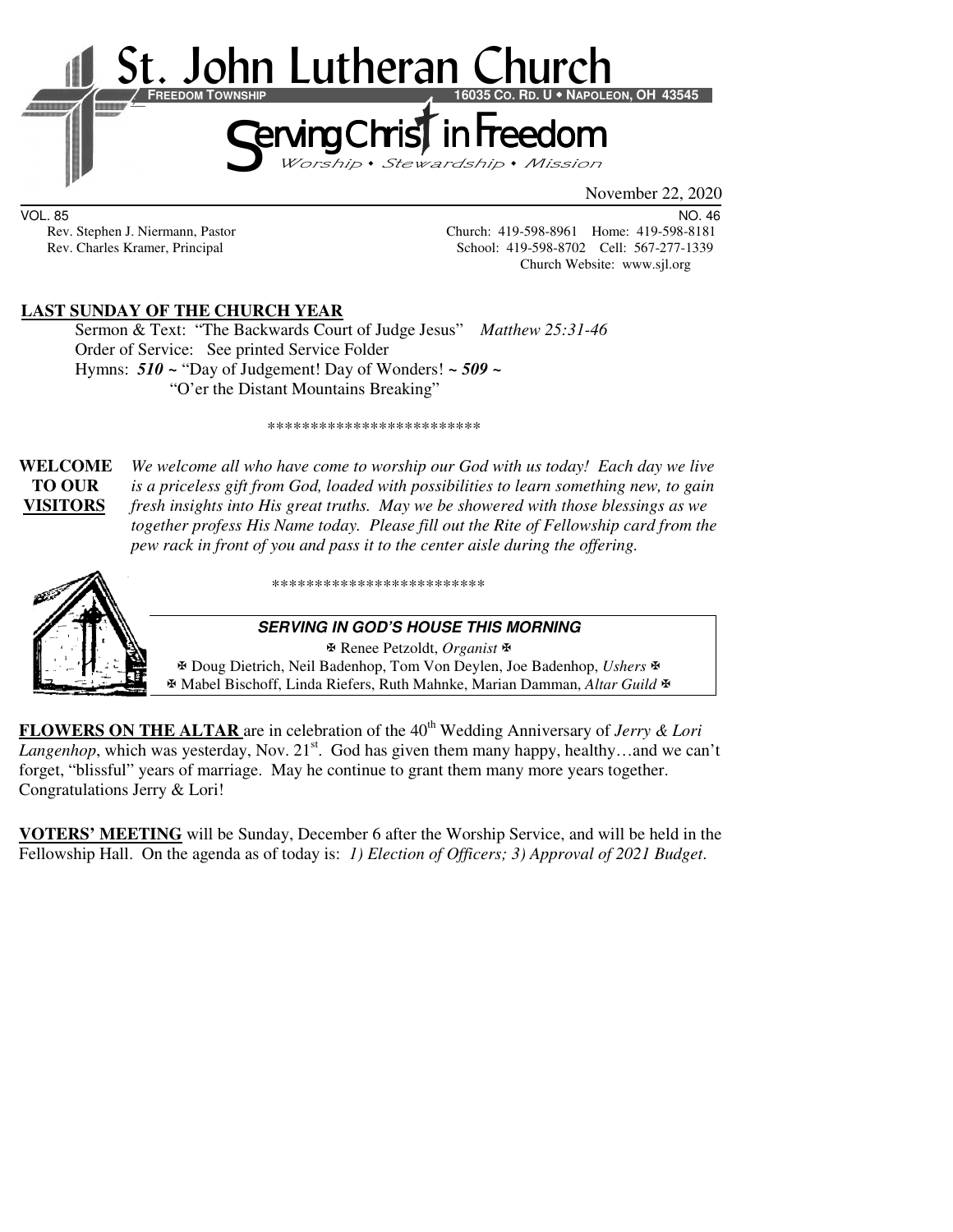| In God's House This Week<br>Online church calendar: https://74058984.view-events.com |         |                                                                        |  |  |
|--------------------------------------------------------------------------------------|---------|------------------------------------------------------------------------|--|--|
| Date                                                                                 | Time    | <b>Activities</b>                                                      |  |  |
| Today                                                                                | 9:00 AM | <b>Worship Service</b>                                                 |  |  |
|                                                                                      | 10:20AM | <b>Adult Bible Study</b>                                               |  |  |
| Mon.                                                                                 | 5:30 PM | <i>Bread From Heaven Food Pantry distribution</i>                      |  |  |
| Tues.                                                                                | 8:35 AM | <b>School Chapel</b>                                                   |  |  |
|                                                                                      | 7:00 PM | (Rescheduled) Women of Freedom Meeting                                 |  |  |
|                                                                                      | 7:30 PM | Board of Elders                                                        |  |  |
| Wed.                                                                                 |         | <b>NO SCHOOL</b> – THANKSGIVING BREAK (thru Friday)                    |  |  |
|                                                                                      | 5:45 PM | Junior Confirmation Class ( <i>until 6:45 PM</i> )                     |  |  |
|                                                                                      | 7:00 PM | <b>Thanksgiving Eve Service</b>                                        |  |  |
|                                                                                      |         | Offering: Henry County Christmas Cheer                                 |  |  |
|                                                                                      |         | Ushers: Dave Myles, Tim Badenhop, Denny Bockelman                      |  |  |
|                                                                                      |         | Altar Guild: Marian Damman, Ruth Mahnke, Mabel Bischoff, Linda Riefers |  |  |
| Sun.                                                                                 | 9:00 AM | <b>Worship Service</b>                                                 |  |  |
|                                                                                      | 10:20AM | <b>Adult Bible Study</b>                                               |  |  |
| $Mon. -$                                                                             |         |                                                                        |  |  |
| Sat.                                                                                 | 7:30 AM | Morning Meditations, WONW 1280 AM                                      |  |  |

# **FOR THOSE LISTENING FROM THE PARKING LOT**

**Pick up your bulletin and service by driving through the carport before worship You can give your offering to the deacon at the same time Tune your FM radio to 87.7** 

#### **MATTERS FOR PRAYER** – Please keep these people in your prayers:

- Shut-Ins: *Norma Damman, Renetta Homan,* and *Lester Rabe*
- *Melba Elling, Lorna Von Deylen*, and *Ruth Mahnke*, at Genacross Lutheran Home
- *Evelyn Rohrs,* at Assisted Living Genacross Lutheran Home
- *Harold Behrmann,* at Fulton Manor, Wauseon
- *Donald Badenhop,* at Vancrest Nursing Care Facility, Holgate
- *Donald Landry,* residing at the Ohio Veteran's Home, Sandusky
- Armed Services: *Justin Atkinson, Jason Rohrs*, *Emily Schroeder, Connor Gerken, Seth Handy, Jared Dishop*
- *Sue Hurst, Rev. Logan Scheiwe,* and *Bev Nelson,* for health concerns related to cancer
- *Annetta Rosebrock,* recuperating at home now after a brief stay at Northcrest Nursing & Rehab
- *Rosie Leonard,* for seizure activity that has begun again
- *Marian Dickmann,* at Henry County Hospital recuperating after hip surgery
- *Dean & Jennifer Maassel's grandsons, Crew* and *Elliot Gerken,* born prematurely and in the NICU at Riverside Hospital, Columbus
- *Peter Gerken,* who will be undergoing treatment soon for prostate cancer
- *Cheryl Yaw's son, Pastor Larry Yaw and Family,* all have tested positive for Covid this past week. May God protect them thru these trying times.
- *A church member,* who has been hospitalized recently due to Covid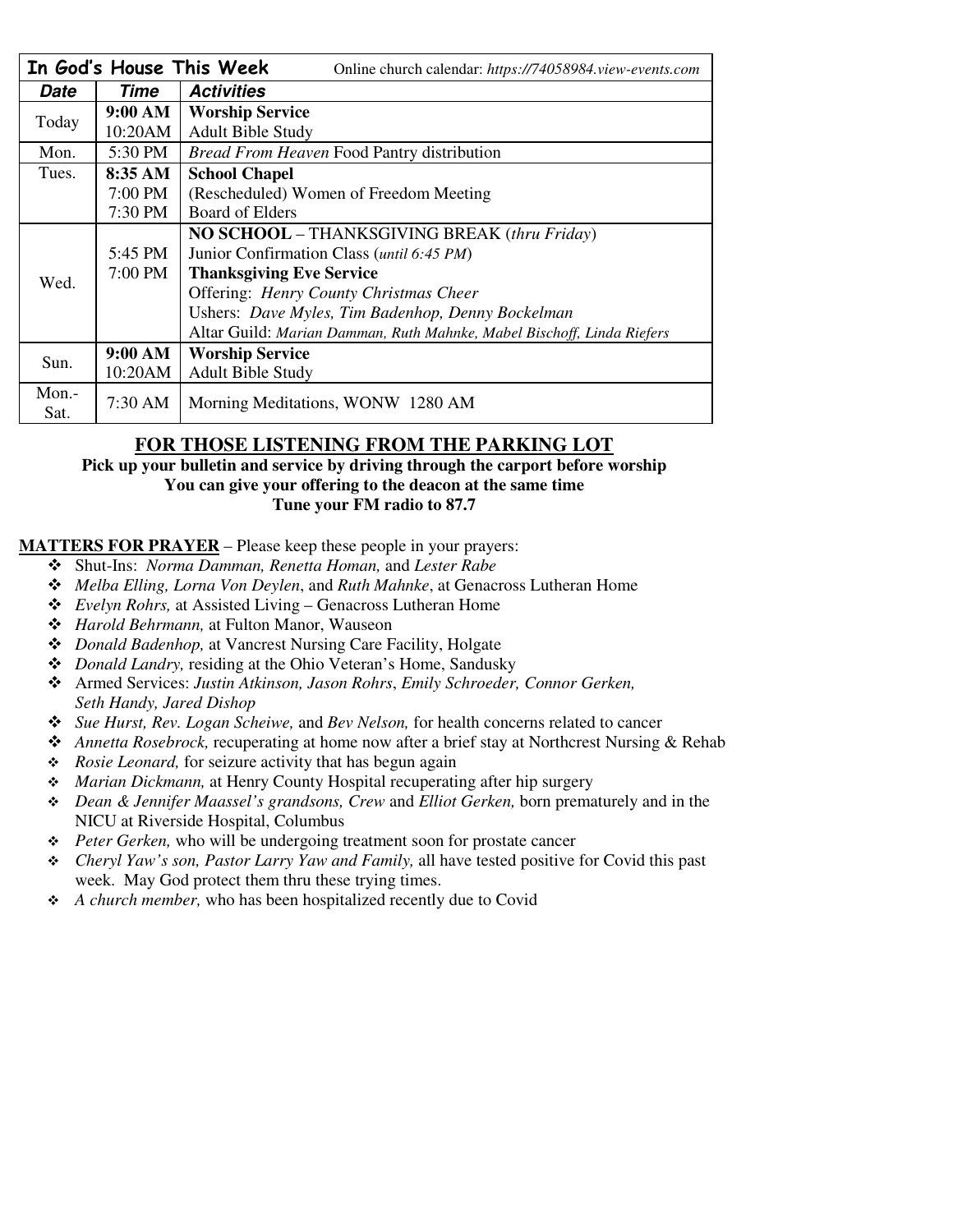#### **THE SCRIPTURES THIS DAY – Last Sunday of the Church Year**

It is the last Sunday of the Church Year. The last day of any period of time is a glimpse of the Last Day. But this particular Sunday is especially designed to direct our attention toward the end of the world, reminding us that time will not roll on indefinitely. To borrow from Psalm 90 last week, this time in the Church Year teaches us "to number our days" (*Ps 90:12*)—not only by acknowledging our personal end at death, but also to recognize that God has set a time when time will end for all.

The account of the sheep and goats in this Gospel fits well with Ezekiel's description in the *Old Testament Reading* of God as the one who seeks out his sheep. God does the saving in both texts. The Psalm praises Yahweh for his greatness and mercy and describes the people of God as sheep (*Ps 95:7a*). The *Epistle* from 1 Corinthians 15 focuses on the resurrection of Jesus. That is not explicitly mentioned in the Gospel for this week, but the entire Christian faith stands or falls with the resurrection. That means the reliability of Jesus' words in this text depend on his rising from the dead. Further, Paul speaks of the subjection of all things under Christ (*1 Cor 15:27–28*). The *Gospel* reading from Matthew demonstrates what this will look like on the Last Day.

**COVID-19 MEASURES –** The two most important things we can do to prevent the spread of viruses are 1) social distancing, and 2) wearing a mask when entering and exiting the building, and when singing or speaking. Masks can be removed during longer periods of listening, such as Scripture readings, sermon, prayers, etc.

## **BIBLE STUDY TODAY POLITICS IS DRIVING ME CRAZY!**

**Whew, what a week it has been!** Did your candidate win? Or lose? How are you feeling about the outcome of the elections? And how do we, as Christians and as the church, deal with whatever new political realities we may be facing as a consequence of the elections?



 How should a Christian view politics? How do we respond to the present political climate? How can a Christian find hope even when he or she is overwhelmed with the thought,

#### **"Politics is driving me crazy!"?**

This Bible study offers a note of hope as it reminds us that God has absolute rule over all things. Join us TODAY after worship for a cup of 'Joe,' for fellowship, and the study of God's Word!

| <b>FINANCIAL FACTS: Home Fund</b> |                                       | Synod & Missions | <b>Building Fund</b> |
|-----------------------------------|---------------------------------------|------------------|----------------------|
| Weekly Need                       | \$9,792.78                            | \$500.00         | \$961.54             |
| Rec'd 11/15/20                    | \$6,210.00                            | \$170.00         | \$575.00             |
|                                   | $\textbf{ATTENDANCE:}$ Thursday – 26; | Sunday – 84      |                      |

**MORE TOPICS, MORE GUESTS, MORE JESUS**… Issues, Etc. is a radio talk show and podcast produced by Lutheran Public Radio in Collinsville, IL and hosted by LCMS Pastor Todd Wilken. This week's teachings include: Thanksgiving in the Bible; The Lord's Prayer Petition "Give Us This Day Our Daily Bread;" God Condoning War & Killing in the Old Testament; The Book of 2 Peter and more. You can listen at your convenience at issuesetc.org, the LPR mobile app and your favorite podcast provider.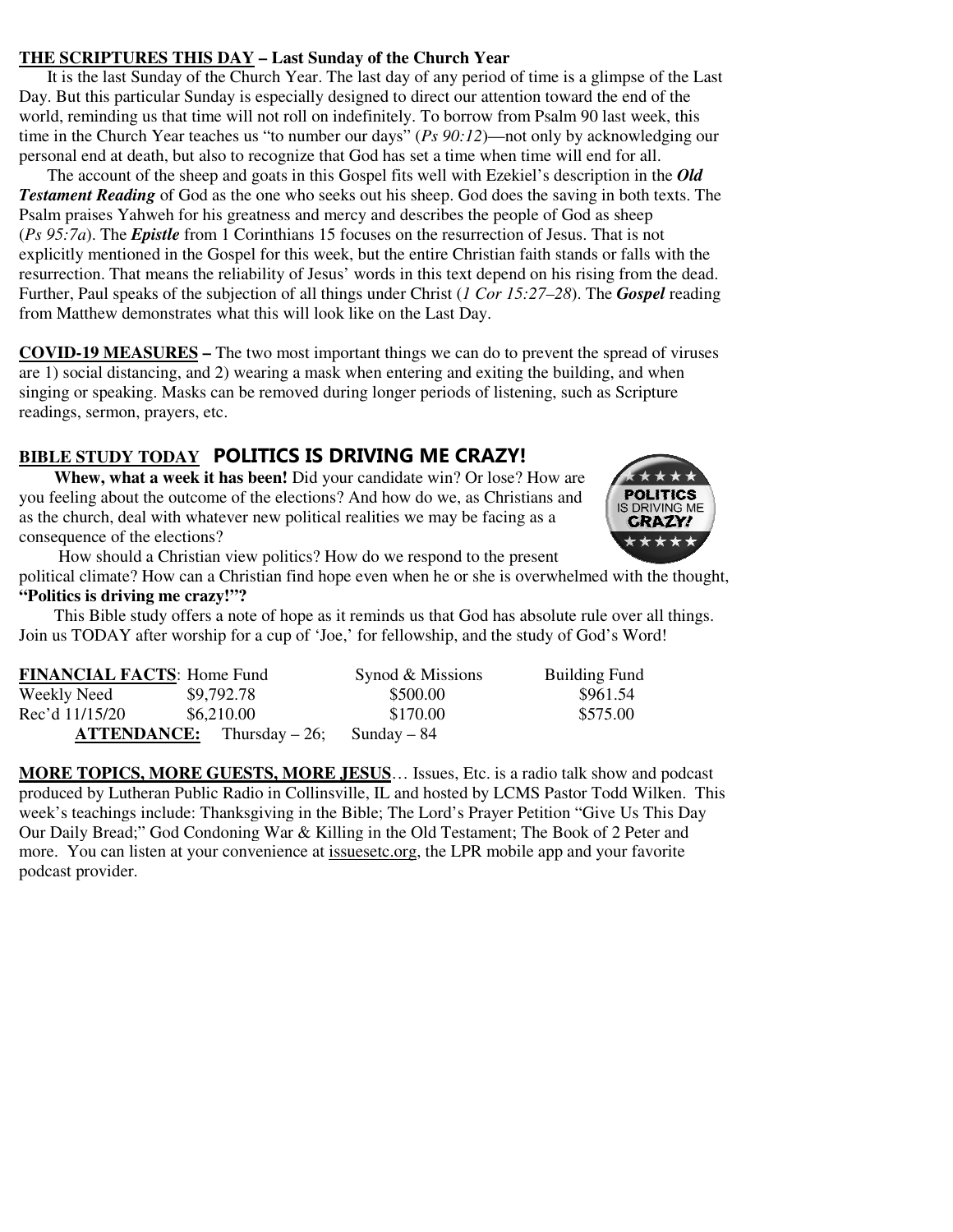# **CHRISTMAS CHILDREN'S SERVICES 2020 – UPDATE!!!**

**THE PLAN** --- This year, due to Covid, we are planning a very special and very different kind of children's Christmas service.

- **Speaking parts will be assigned this week.** 
	- $\sim$  Families of public school students should have been contacted by phone to confirm their children's participation. Call us Monday if you haven't been contacted yet.
	- $\sim$  SJLS students will be asked this week to confirm their participation in this service

# • **Scripts will be distributed.**

- ~ Public school students will receive their script pages via email
- ~ SJLS students will receive their script pages in school
- **We will video record all the children's spoken parts.** 
	- ~ Public School Student will record on Saturday morning, Dec. 12 at 10:00 a.m.
	- ~ SJLS students will record during a school day

**THE SERVICE** --- The Children's Christmas Service will be on **Sunday morning, Dec. 20.** During this service the congregation's children will tell us the wondrous Christmas story via their video snippets. The congregation will round out the service with the singing of the hymns and carols of Christmas.



# **THANKSGIVING EVE WORSHIP**

 **"Come, ye thankful people, come!"** Join us for our celebration of Thanksgiving. We will gather for worship next week on Wednesday, Nov. 25 at 7:00pm for our **Thanksgiving Eve Service.** That evening we will receive a double offering:

- **MONETARY OFFERING** The offerings we give in the offering plate will support Henry County Christmas Cheer and its work of assisting low income families in our area;
- **FOOD OFFERING** As always, everyone is encouraged to bring non-perishable food items for our food pantry, and to present those items at a table in front of the sanctuary, either before the service or during the offering.

**USHER, AND ALTAR GUILD SIGN-UP** – We are preparing the 2021 usher, and altar guild schedules so this is the time to sign-up at the table in the narthex. If you are interested in serving God's people here at St. John in a way that is much needed and appreciated, would you consider joining a team? A few people have dropped out over the past year and so we ask you to consider signing up for one of these teams. The sign-up deadline is Sunday, Dec. 13<sup>th</sup>. *You do not need to sign up again if you are currently serving as an usher or are on an altar guild team.* 

 Due to Covid, we will be suspending the Greeter sign-up for 2021. Thank you all for your service as a greeter in the past.

**CHRISTMAS CARDS**: Check out the table in the hallway by the cry room! The Women of Freedom have put out boxes of Christmas Cards for sale. The dish cloths are also available. Contact *Mabel Bischoff*, *Lois Rosebrock*, or *Karan Niebergall*.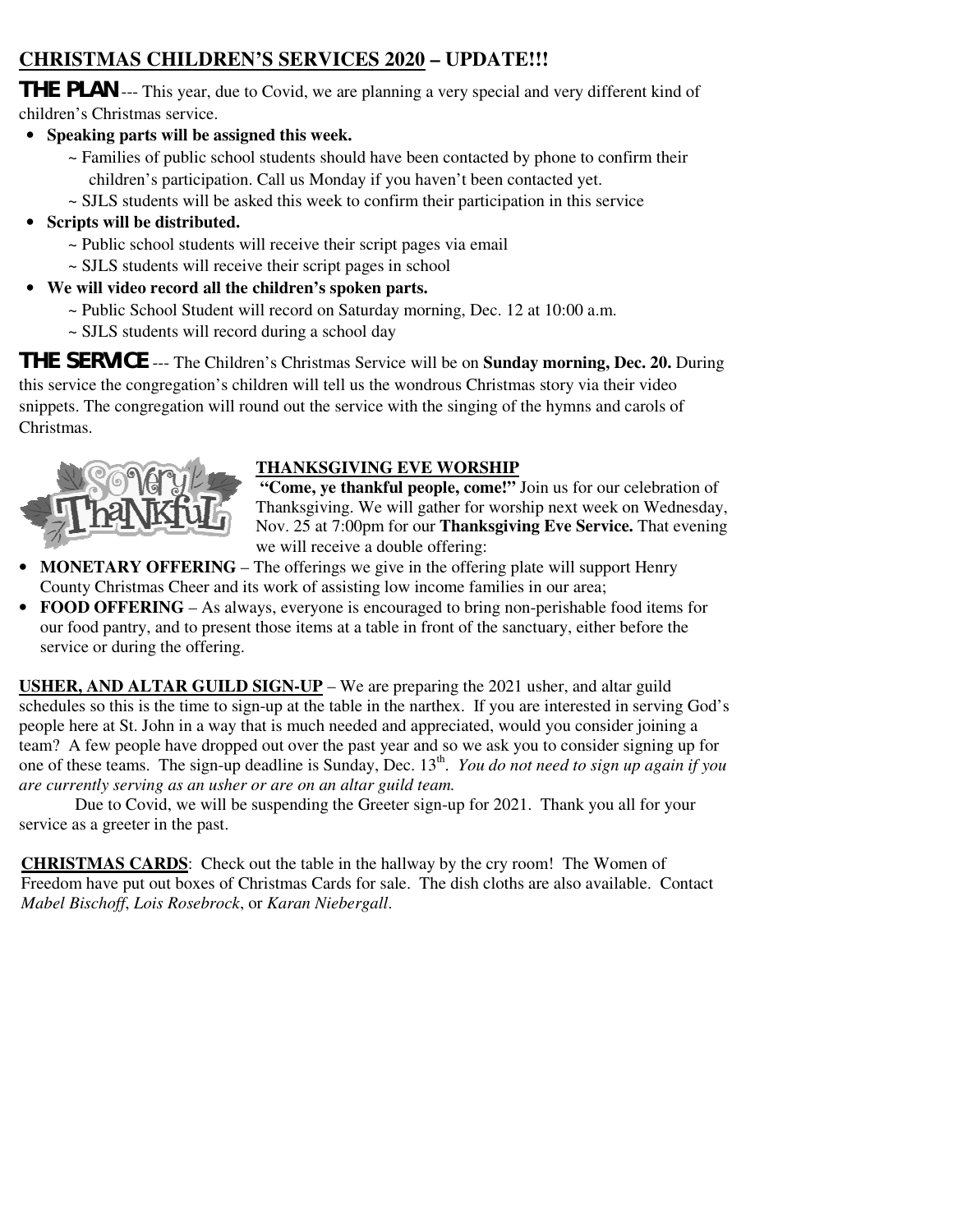# God in the Manger - Advent 2020

 $\overline{1}$ 

 This year's advent theme, for both the Thursday and Sunday services, is: **"God in the Manger."** It is the greatest mystery of our faith that the infinite God would come down and occupy the finite space of a baby's body, laid in a manger. The wonder of it!

 Please note that because of changes due to the Covid pandemic, we will not have the traditional Wednesday evening Advent services this year. Instead, we will continue with the Sunday and Thursday schedule. Here is our schedule for the year… Date: Theme: **Theme:** Offering:

| Nov 29 $&$ Dec 3 | "Waiting for God in the Manger"       | Shephe  |
|------------------|---------------------------------------|---------|
| Dec $6 & 10$     | "The Mystery of God in the Manger"    | Church  |
| Dec 13 & 17      | "The Redemption of God in the Manger" | Nationa |

600 erd's Canyon Retreat Vocation Students al Youth Gathering

**2021 OFFERING BOXES**: Offering envelope boxes will be available in early December. The financial commitments you make as well as how you contribute are between you and God. The church provides offering envelopes to our members in order to promote faithful and joyful giving as well as to serve as a means to record member contributions throughout the year for charitable tax purposes. Due to the costs of these envelope boxes, members who elect to not use their envelopes over the course of two years (*for whatever reason*) will no longer be issued a box of envelopes. If at any time such a member would like to resume using envelopes, please contact *Mary Kossow*, Finance Trustee.

**REDEDICATION OF THE "NEW" OLD SCHOOL DELAYED**: The Church Council voted to delay the rededication of our new ministry facility in the old school building to allow more time for the congregation to have input on the naming of the building. Our plans are to continue receiving suggested names through December. The Council will narrow the list and then present the options at the January Voters' Meeting for a vote.

 **So please turn in your suggestions for the naming of this wonderful new facility!** 

# **THREE WAYS TO GIVE AN OFFERING**

- Deposit your offering in the narthex when you come to worship, or if you're listening to the FM broadcast, give your offering to the usher or deacon when they hand you your bulletin.
- Use the '**Give Now'** online giving page a link (the blue button) is on our website.
- Mail your offering to the church.

**DECORATING FOR CHRISTMAS**: The School Board would like to ask for volunteers to help decorate the sanctuary this year. They will be putting up decorations on Tues., Dec.  $1<sup>st</sup>$  at 5:30 PM, prior to their School Board meeting. Please consider giving an hour or two of your time to help.

**IF YOU'RE EVER IN A PINCH** and could use a little help, the *Good Neighbor Fund* is there to assist you too! Please don't be bashful about asking – everything is strictly confidential. Just give Pastor Niermann a call, and we'll see what we can do!